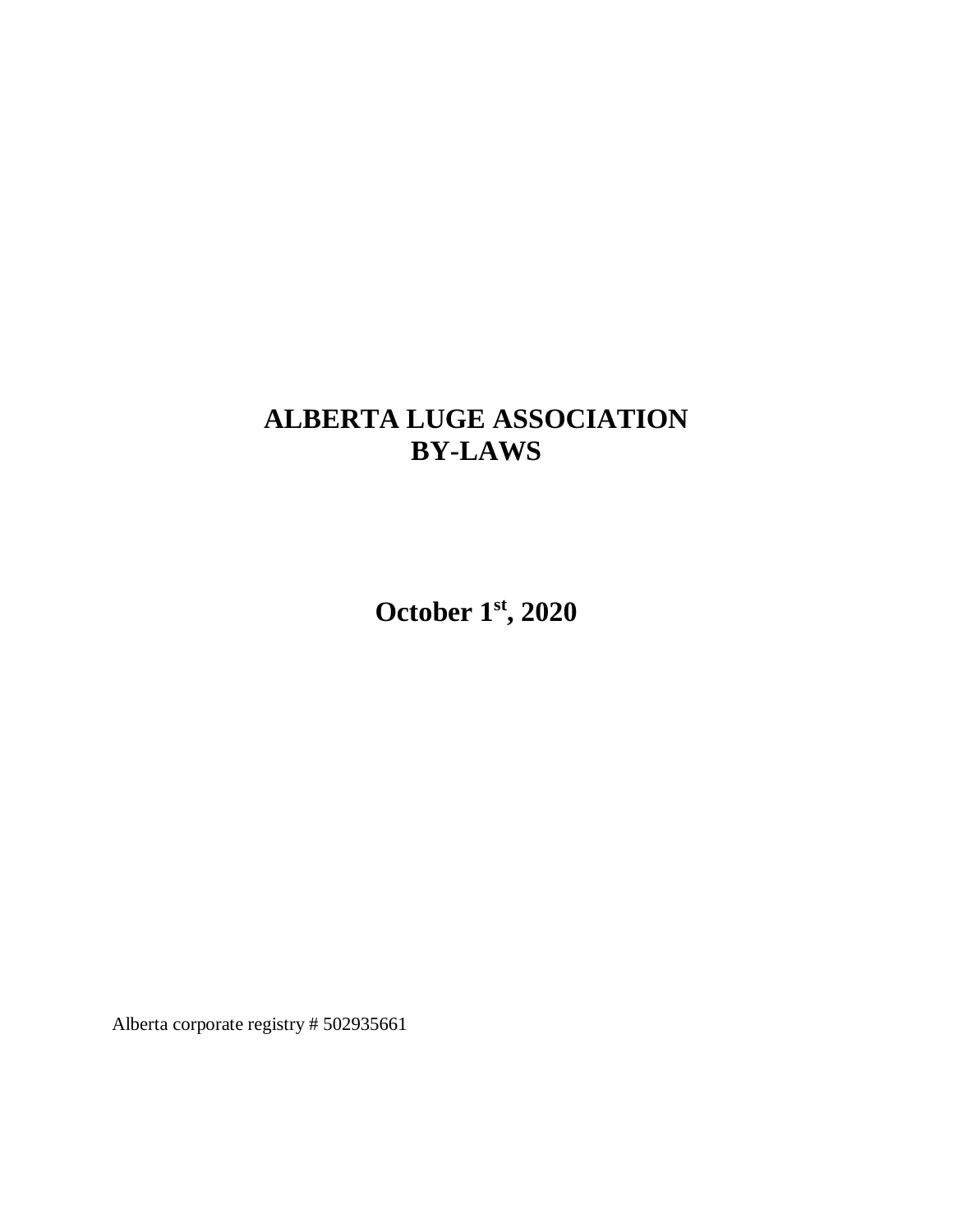# **ARTICLE I: NAME OF THE SOCIETY**

The name of the Society is the Alberta Luge Association, also known hereinafter as the Association or ALA. ALA was incorporated on January 23, 1983, under the Societies Act of Alberta, registration number 502935661.

# **Article II: NON-DISCRIMINATORY POLICY**

The Alberta Luge Association supports equality of opportunity for luge participation.

# **Article III: LANGUAGE INTERPRETATIONS**

Alberta Luge Association shall recognize Canada's two (2) official languages, namely English and French equally.

For the purpose of interpretation of these By-Laws the English text shall prevail.

# **II. Jurisdiction**

ALA shall administer luge in the province of Alberta, sanction luge competitions and events.

# **III. Definitions**

# "**ALBERTA LUGE ASSOCIATION**" and "**ALA**" shall mean this Society.

"**CLA"** shall mean the Canadian Luge Association.

**"FIL"** shall mean the Federation Internationale de Luge de Course.

**"CLUB/ASSOCIATION"** shall mean a duly incorporated society, registered under the Societies Act, and recognised by **ALA.**

**"OFFICER(s**)" shall mean the members of the Executive Committee of the Association. The Executive Committee shall comprise as per by-law 5.1.

"**DIRECTOR(s)"** shall mean the members of the Board of Directors. The Board of Directors shall comprise as per by-law 9.2.

**"CLUB MEMBER"** shall mean a CLUB registered directly with the Alberta Luge Association.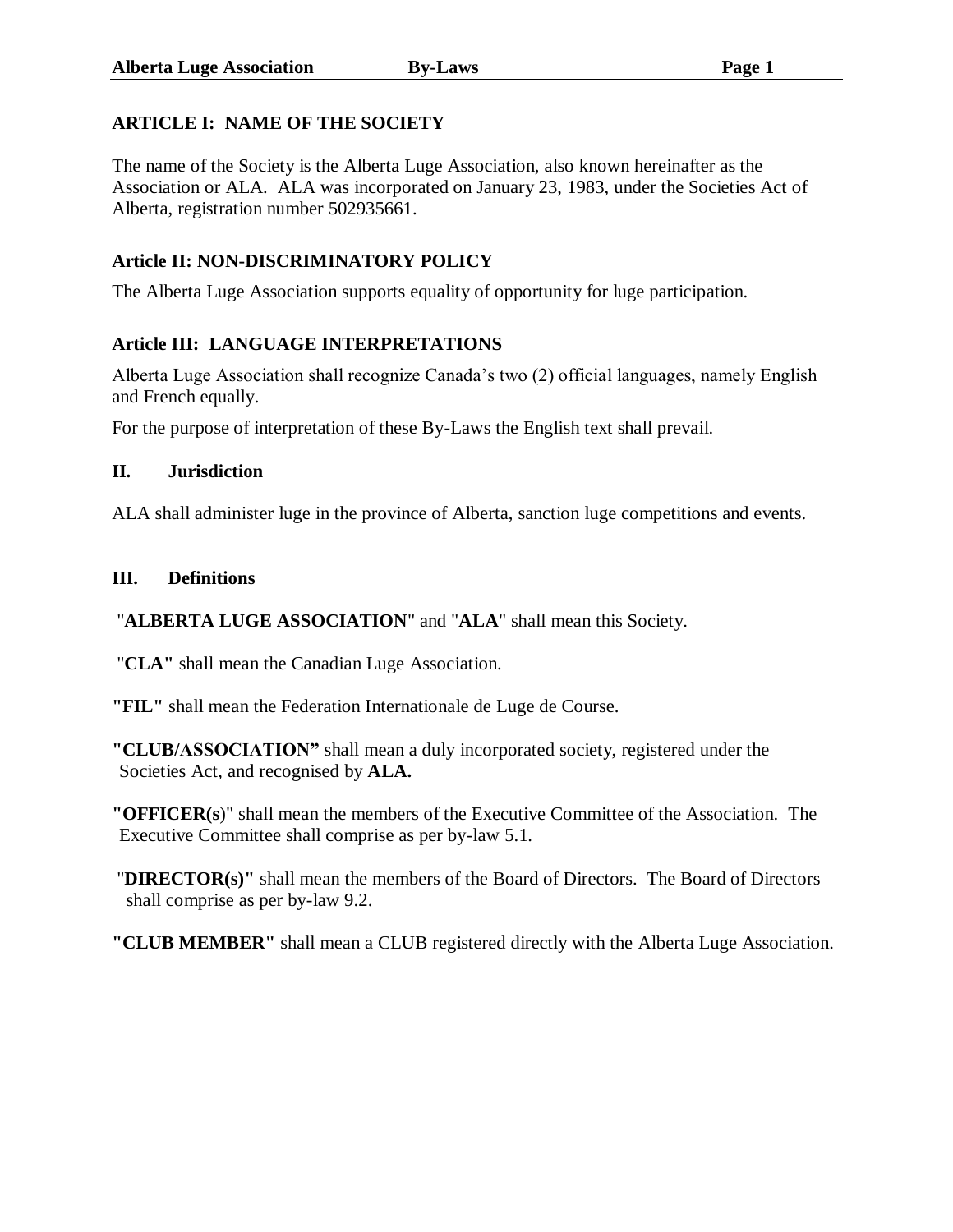# **IV. BY-LAWS OF THE ASSOCIATION/CLUB**

#### **1. Membership: By-law #1:**

- 1.1 The members of the Association shall subscribe to the by-laws, policies and comprise those persons and all members of those clubs defined in Article 1.4.
- 1.2 Application for membership must be approved by the Executive Committee.
- 1.3 Membership fees shall be approved by the Board of Directors as recommended by the Executive Committee annually.
- 1.4 There shall be ten (10) classes of membership in this Association:
	- a) **Club Member:** Any Luge Club in Alberta which is actively supporting the objectives of the Association. Each Club Member may attend all Annual General and Special General Meetings of the Association, and is entitled to one vote.
	- b) **Athlete Member:** Any person actively participating in local club and/or ALA sliding events and is 16 years of age or older prior to the beginning of the current membership year according to by-law 3.2. Each athlete may attend all Annual and Special General Meetings and is entitled to one vote.
	- **c) Family Members:** Family membership is mandatory for athletes not 16 years of age or older at the beginning of the current membership year according to by-law 3.2. A paid family membership is entitled to a maximum two (2) parent/guardian votes at Annual and Special General Meetings of the Association.
	- d) **Individual Members**: Any person 16 years of age and older who is an active participant in ALA activities. Each individual member may attend all Annual and Special General Meetings and is entitled to vote.
	- e) **Coach Member:** Coach Membership is open to any active coach that is employed by the association and performs responsibilities outlined in the Coaching job description. Coach members are eligible for complete membership benefits but may not vote at Annual or Special General Meetings. There is no membership fee for this category.
	- f) **Volunteer Members:** Volunteer Membership is open to any active volunteers within the sport of Luge. This category includes Officials and other volunteers who do not actively compete in Association sanctioned Luge Races. Volunteer members are eligible for complete membership benefits but may not vote at Annual or Special General Meetings. There is no membership fee for this category.
	- g) **Associate Member**: Open to any organization in Alberta which is actively supporting the objectives of the Association. Such organisations shall include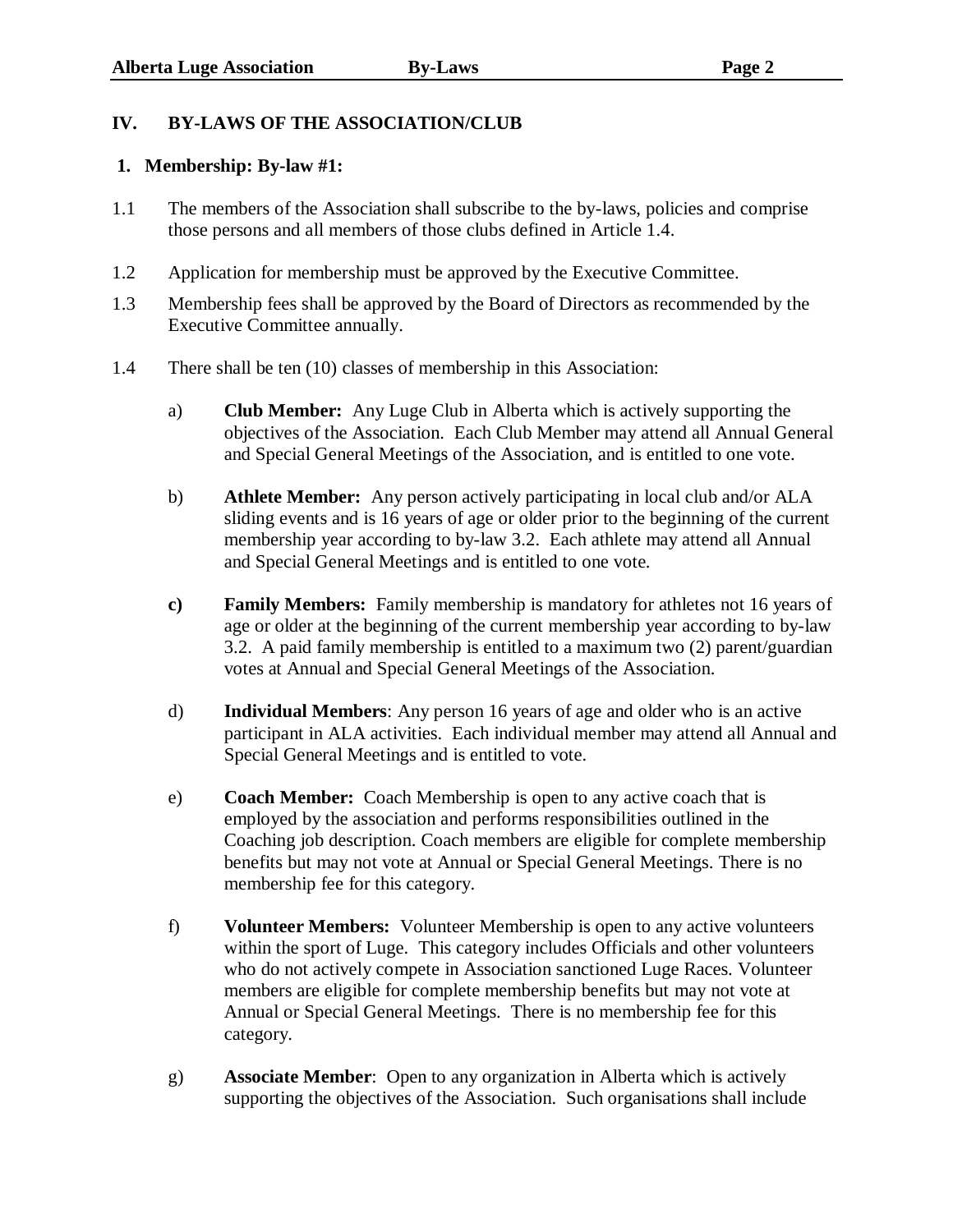community recreation associations, colleges, universities, provincial sport and recreation associations, primary and secondary schools, and other institutions if approved by the Executive Committee. They may attend all Annual General and Special General Meetings of the Association if in good standing, but are not entitled to a vote. There is no membership fee for this category.

- h) **Honorary Member:** This may be bestowed upon deserving individuals at any Annual General Meeting passed by a simple majority of the member votes represented at the meeting, a resolution recognising the contributions of the individual to the Society. No voting privileges and no membership fee for this category.
- i) **Patron**: Open to such organisations as corporations and business entities involved in the promotion of the sport of Luge. No voting privileges and no membership fee for this category.
- **j) Affiliate Member**: Open to any individual who participates at workshops or public awareness events or any other promotional activities through the clubs. Membership fee is \$1.00 and has no voting privileges.

# 1.5 **Good Standing:**

In order to maintain membership in "good standing" members must pay the respective fees for the current financial year of the Association and comply with the Code of Conduct, Policies and By-laws and the requirements set by the association for its programs and activities. A copy of the Code of Conduct and policies are available on the association web site or by request from the ALA office.

- 1.6 Any member failing to pay membership dues within thirty days (30) from the date due shall cease to be a member in good standing. Such member shall forfeit any office held in ALA, and shall be removed from the membership rolls by the Secretary. However, the Executive Committee may reinstate that member to the membership upon payment arrears. The Executive Committee reserves the right to assess an administrative penalty fee as deemed appropriate.
- 1.7 Any member of the Association who the Executive Committee finds to be guilty of intentionally violating the by-laws, code of conduct, policy & procedures or participates in any action that has the potential to negatively effect the good name or image of ALA, shall no longer be considered to be in good standing. Any member who is consider to not be in good standing shall be notified in writing from the Executive Committee.
- 1.8 Only Members who are in good standing, or others approved by the Executive Committee may actively participate in the programs and the events of the Association.
- 1.9 Any member wishing to withdraw from membership may do so upon a notice in writing to the Executive Committee through the Secretary or ALA office.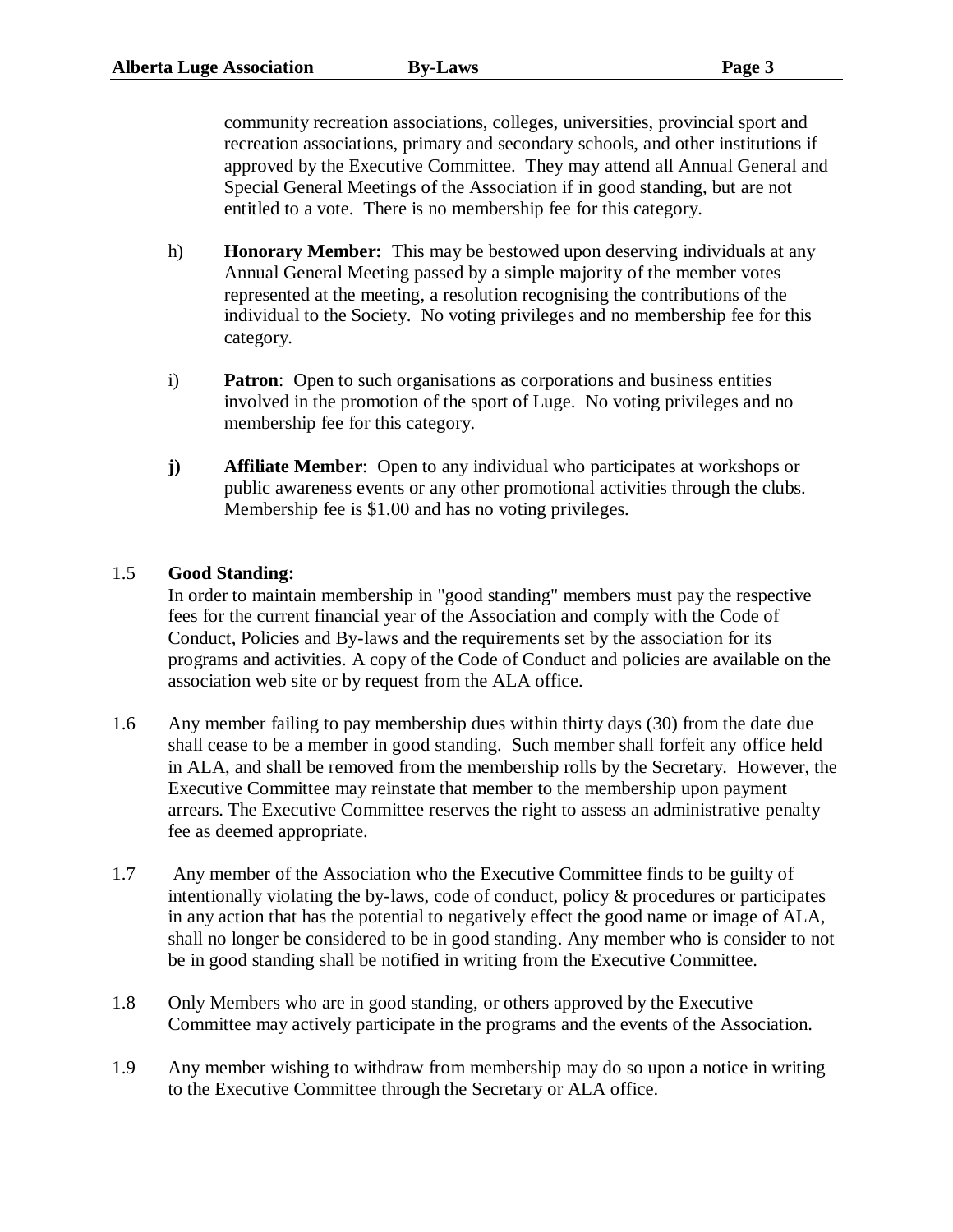### **1.10 Membership Fees**

- 1.11 The fees for the respective classes of membership shall be determined at the Annual General Meeting of the Association. The current fee schedule shall be indicated clearly on the ALA membership form and posted on line.
- 1.12 The membership year of the Association shall be from May 1 to April 30. Membership fees are due thirty (30) days after the beginning of the current fiscal year (May 1). Payment shall be made out to ALA.

## **2. Meetings: By-law#2**

## 2.1 **Types of Meetings**

# **a) Annual General Meeting**

An Annual General Meeting shall be convened each year. A notice of meeting, together with the agenda shall be sent or caused to be sent to all members by the Secretary no less than thirty (30) days prior to the meeting date. The meeting shall be held in Alberta, at a place and time specified by the Executive Committee, prior to June 30 of each calendar year, unless the members resolve otherwise.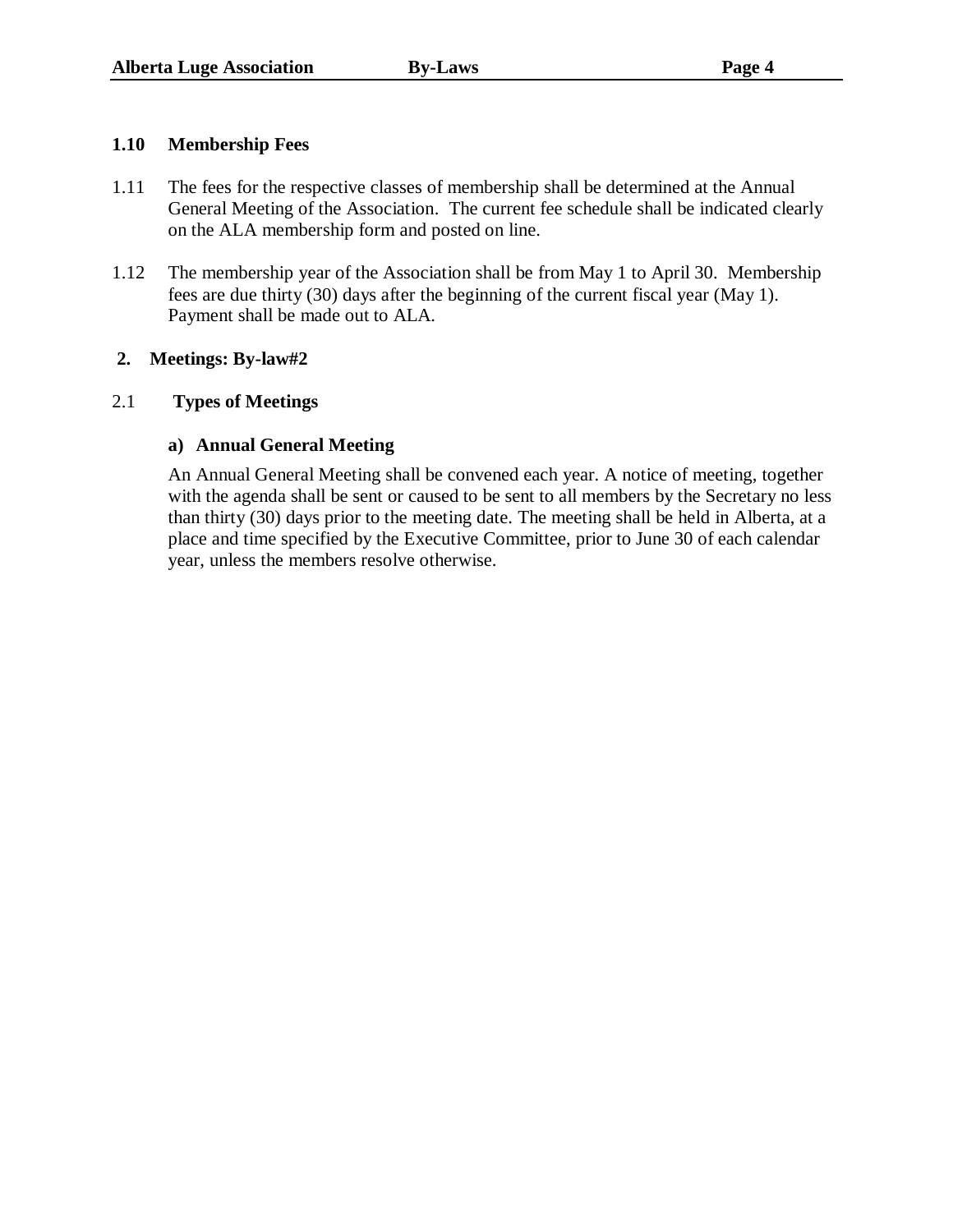# **b) Special General Meetings**

A Special General meeting will be called by the President or Secretary upon receipt by him/her of a petition signed by any ten (10) full members in good standing, or the Executive Committee, setting forth the reasons for such a meeting. Such meeting must occur within 30 days of receipt of petition. The membership of the Association shall be notified in writing at least twenty-one (21) days prior to the Special General Meeting of the time and date and the proposed agenda of that meeting.

Only business stated on the agenda will be undertaken at a Special General Meeting, unless a unanimous vote of approval for the addition of new business is given by those present.

# **c) Executive Meetings**

Meetings of the Executive Committee shall be held at a time and place to be determined by the members provided that at least twenty-four (24) hours' notice of such meeting shall be provide. Notice of meeting may be sent by electronic or telephonic means. If an error or omission in notification occurs this does not nullify or void any of the proceedings. Any member of such Committee may waive notice of any such meeting and may ratify, approve and confirm any or all proceedings taken place.

# **d) Meetings of the Board of Directors**

Meetings of the Board of Directors shall be held at a time and place to be determined by the members of such committee provided that at least forty-eight (48) hours' notice of such meeting shall be given to each member of the Board. Notice of meeting may be sent by electronic or telephonic means. There shall be at least two (2) meetings per year of the Board of Directors.

# 2.4 **Meeting by Other Electronic Means:**

Any meeting may be conducted by electronic means. Although it would be highly irregular for the Annual General meeting to be conducted electronically. A meeting conducted by electronic means must permit each member to communicate adequately with each other; and requires the following;

- a) the Board of Directors of ALA has passed a resolution addressing the mechanics of holding such a meeting and dealing specifically with how security issues should be handled, the procedure for establishing quorum, and recording votes;
- b) each Board member has equal access to the specific means of communication to be used;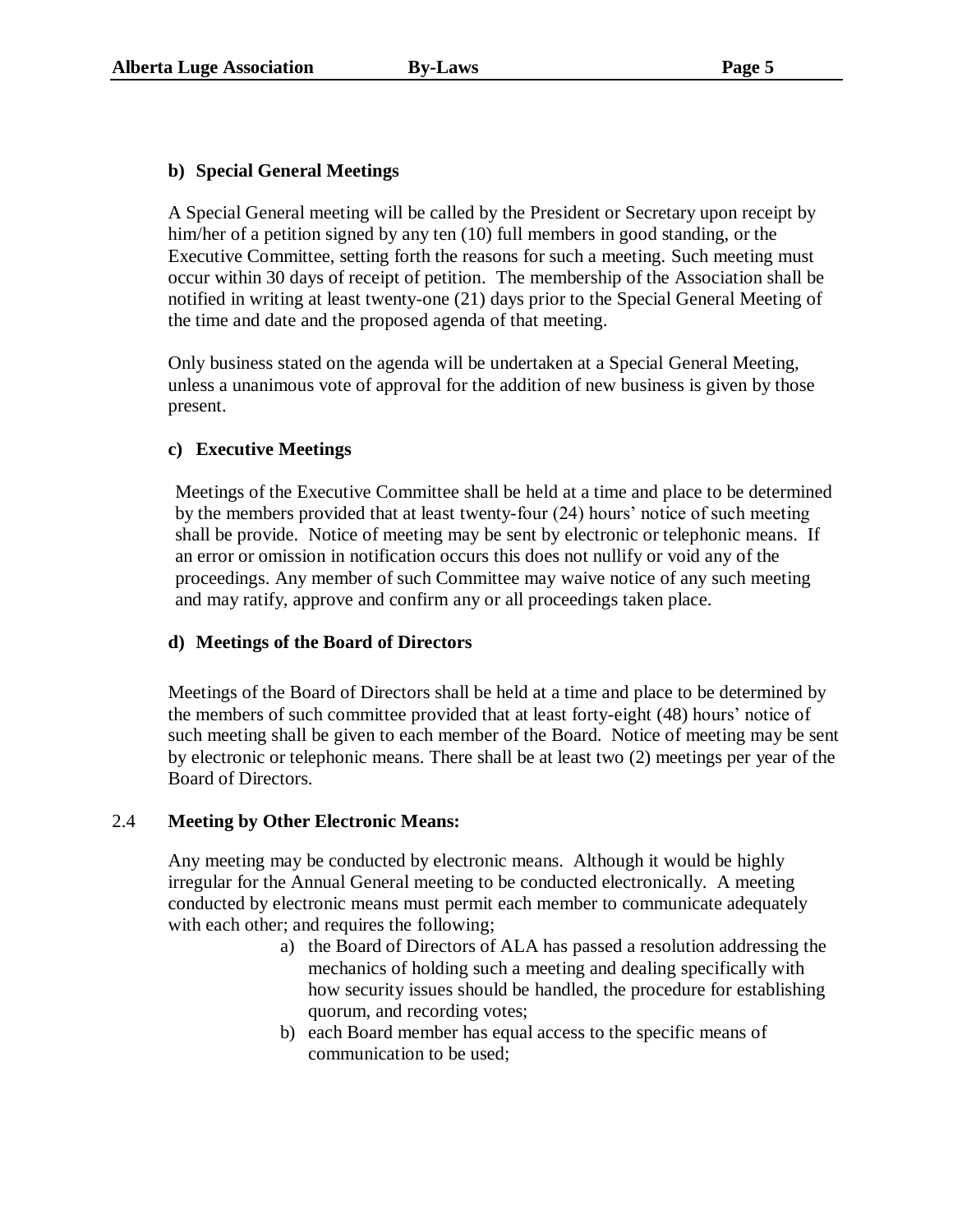c) each Board member has consented in advance to meeting by electronic means using the specific means of communications proposed for the meeting

#### 2.5 **Quorum**

- 2.6 For Annual General Meetings and Special Meetings a quorum shall be comprised of 50% + 1 of the sum of club members or committee members depending on meeting type. Directors and Officers as of the date of the distribution of the meeting notice. Should a quorum not be attained the meeting is to be adjourned and reconvened and the members present shall constitute a quorum.
- 2.7 Four (4) voting members of the Executive Committee shall constitute a quorum. Proxy voting shall not be permitted at Executive Committee Meetings.
- 2.8 Other meetings of the Executive Committee may be convened at the call of the President or at the written request of any three (3) officers. Notice of such meetings, together with the agenda, shall be sent or caused to be sent by the Secretary within 48 hours prior to the meeting date.
- 2.9 The President of the Executive may determine the order of business of any meeting of the Association, and the time and place at which it shall be held. The procedure at any meeting shall be conducted in accord with "Robert's Rules of Order" in the most current edition of that work; with the exception that any by-law changes will take effect immediately.
- 2.10 The proceedings at any meeting shall not be invalidated by reason of error or omission in notification or non-receipt of notice by an individual, officer, director or member.

#### 3**. Board of Directors and Executive Committee: Bylaw #3**

#### 3.1 **Board of Directors**

- 3.2 On behalf of the members of Alberta Luge Association, the Board of Directors shall ensure the business and affairs pertaining to all disciplines of Luge are carried out in accordance with Alberta Luge Association's By-Laws, Policies and Procedures.
- 3.3 The maximum number of directors on the Board of Directors shall be 25. The Board of Directors shall be comprised of the following:

President Vice President Operations Vice President Luge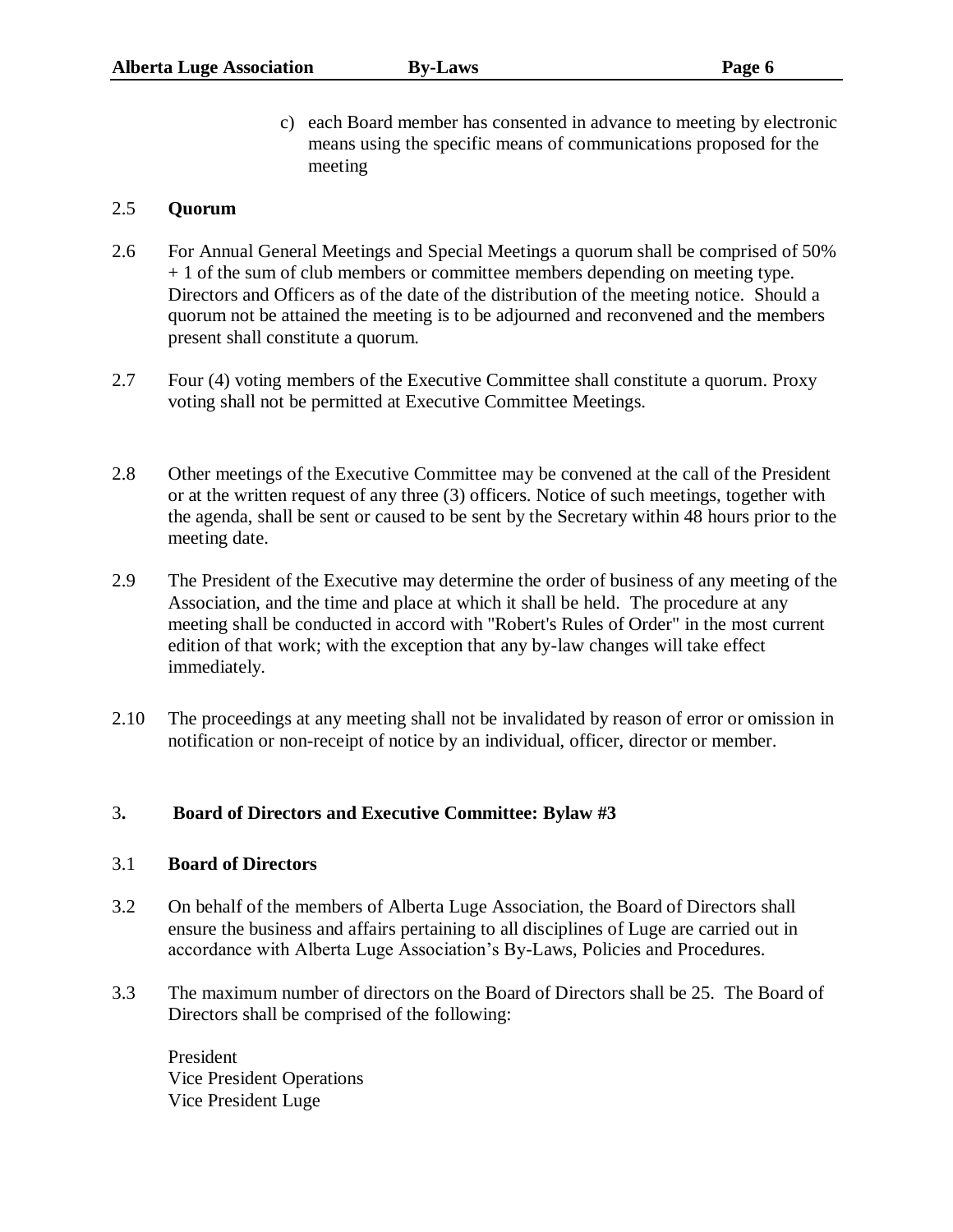**Secretary** Treasurer Athletes' Representative Coaches Representative Director of Officials Past President Other Directors as determined by the Board Members at Large

## 3.4 **Composition of the Executive Committee**

The Executive Committee shall be comprised of the following members

- a) President
- b) Vice-President Operations
- c) Vice-President, Luge
- d) Secretary
- e) Treasurer
- f) Athlete Representative, Luge
- g) Past President (Non-voting)
- h) Senior Staff Person (Non-voting)

## 3.5 **Individual Duties of the Executive Officers and Other Key positions**

#### a) **Chairperson/ President:**

The President of Alberta Luge Association shall be the Chairperson of the Executive Committee of ALA. The President, shall supervise and coordinate ALA's affairs and activities; and shall submit a written annual report to the membership.

The President shall assign areas of responsibility to the members of the Executive, subject to the approval of the Executive Committee.

The President shall serve as the provincial representative on the Luge Board of Directors of CLA; or if unable to serve personally the President shall nominate the provincial representative.

The Executive Committee and Board of Directors may direct the President's vote as provincial representative to CLA, and to that end the President shall cause detailed reports to be provided to the Executive Committee and Board of Directors. This position shall only vote in matters of the executive should there be a tie.

#### b) **Vice-President Operations:**

The Vice-President Operations shall act in the capacity of senior Vice President for ALA. They shall be responsible to the President and the Board of Directors for carrying out the duties and responsibilities assigned to him/her throughout the course of his/her term in office.

They shall liaise with the Sport Administrator as their equal in terms of paid staff within the organization.

They shall liaise with the Officials Coordinators.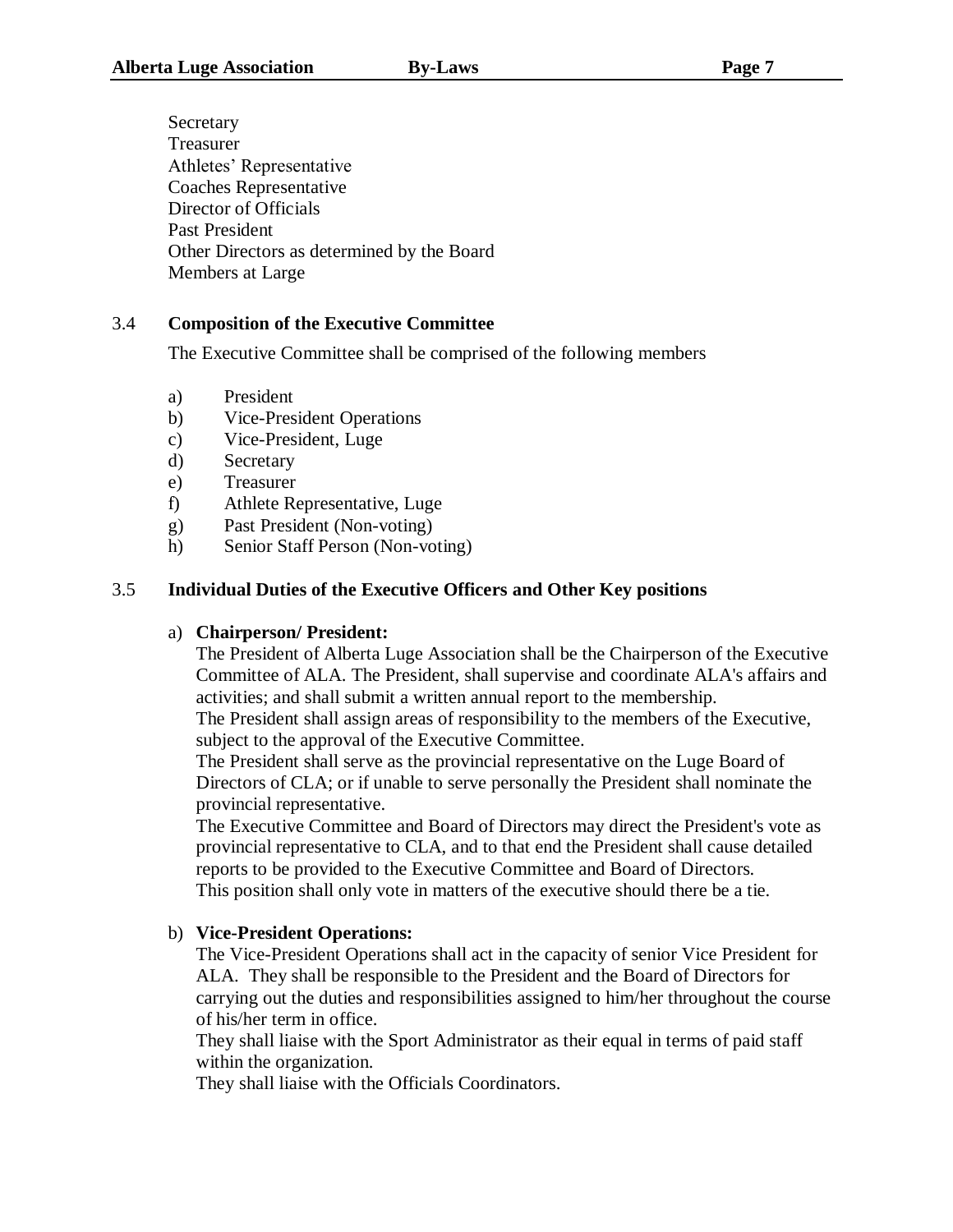In the absence of the President, the Vice-President Operations shall assume the duties and responsibilities of the President.

#### c) **Vice-President Luge:**

The Vice-President Luge is directly responsible to the President and Board of Directors for the coordination and development of the athletes, official; and coaching programs as they relate to luge, and to liaise closely with CLA, Winsport and ALA affiliated luge clubs within the province.

#### d) **Secretary**

The Secretary shall give the required notice of all meetings; shall prepare agenda; and shall take and keep a permanent record of the minutes of all such meetings; and shall be responsible for the ALA newsletter.

The Secretary shall have charge of all correspondence of the Association.

#### e) **Treasurer:**

The Treasurer shall work with the Executive Director of ALA and be responsible for overseeing the following:

a): the annual budget,

b) the keeping of the books and

c) the preparation of the financial statements of ALA.

The Treasurer shall also speak to the auditor regarding the financial statements and present the financial statements at the Annual General Meeting to the members of the Association. The Treasurer shall be bondable.

#### f) **Past President:**

The Past President's term shall be for a transition term of one year. The responsibility of the Past President is to assist the current executives and new President through his/her knowledge of Alberta Luge Association. The Past President position is non-voting.

#### g) **Athletes' Representative**:

The Athletes' Representative shall be responsible to represent the concerns of all ALA athletes on the Board.

The Athlete Representative Luge shall be a full member of the Board of ALA, with equal privileges and responsibilities with all the other members of that body, including the privileges of moving, seconding and voting upon motions.

#### h) **Coaches Representatives (Non-Executive)**

Coaches' representatives shall be responsible to represent the concerns of all ALA Coaches to the Executive.

#### i) **Director of Officials (Non-Executive)**

The Directors of Officials' representatives shall be responsible to represent the concerns of all ALA officials on the Board. The Directors of Officials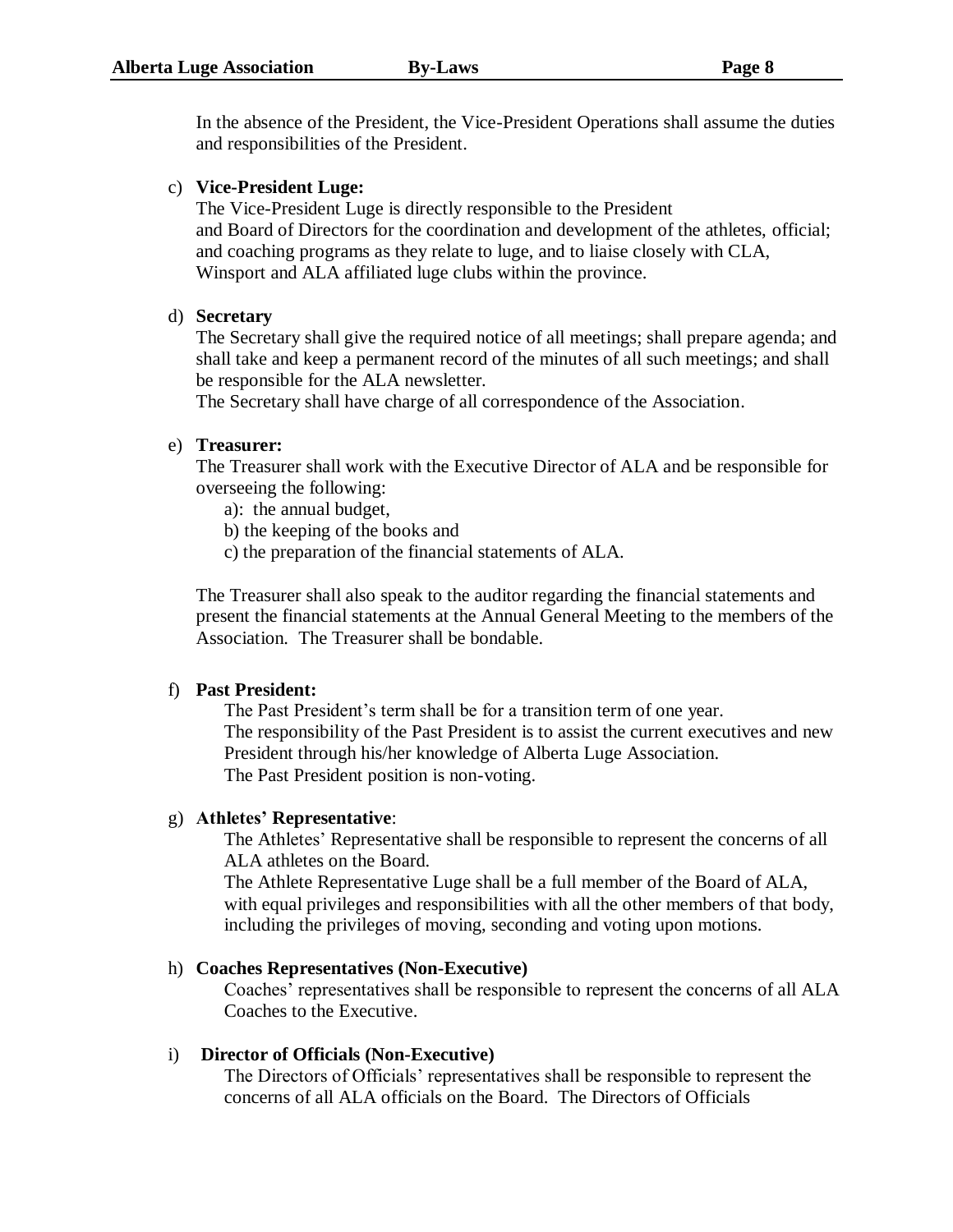representatives shall be a full member of the Board of ALA, with equal privileges and responsibilities with all the other members of that body, including the privileges of moving, seconding and voting upon motions

# j) **Members at Large (Non-Executive)**

The Member(s) at Large representatives shall endeavour to fulfil the goals and objectives of ALA to the best of their ability, and shall encourage all ALA members to do the same. The Member at Large will have an independent perspective and offer guidance to the Board of Directors. The Member at Large shall be a full member of the Board of ALA, with equal privileges and responsibilities with all the other members of that body, including the privileges of moving, seconding and voting upon motions.

# 3.6 **Powers of the Executive Committee**

- 3.7 The Officers shall administer the affairs of Alberta Luge Association in all things for Alberta Luge Association, in its name, any kind of contract which Alberta Luge Association may lawfully enter into and, save as hereinafter provided, generally may exercise all such other powers and do all such other acts and things as Alberta Luge Association is by its charter or otherwise authorized to exercise and do.
- 3.8 Individual executive members / officers shall, from time to time, have power to authorise expenditures on behalf of Alberta Luge Association and may delegate by resolution to any Officer or Officers the right to employ and pay salaries to employees. The Officers shall have the power to make expenditures for the purpose of furthering the objects of Alberta Luge Association. The Officers shall have the power to enter into a trust arrangement with a trust company and interest may be made available for the benefit of promoting the interests of Alberta Luge Association, in accordance with such terms as the Executive Committee may prescribe.
- 3.9 The Executive Committee shall take such steps as they may deem requisite to enable Alberta Luge Association to acquire, accept, solicit or receive legacies, gifts, grants, settlements, bequests, endowments and donations of any kind whatsoever for the purpose of furthering the objectives of Alberta Luge Association.
- 3.10 The executive will determine which members of the executive will act as Signing Officers: The signing officers of the Association shall be subject to review of the Board of Directors

# 4 **Voting: By-law #4**

4.1 Each athlete membership and individual membership in good standing shall be entitled to one vote.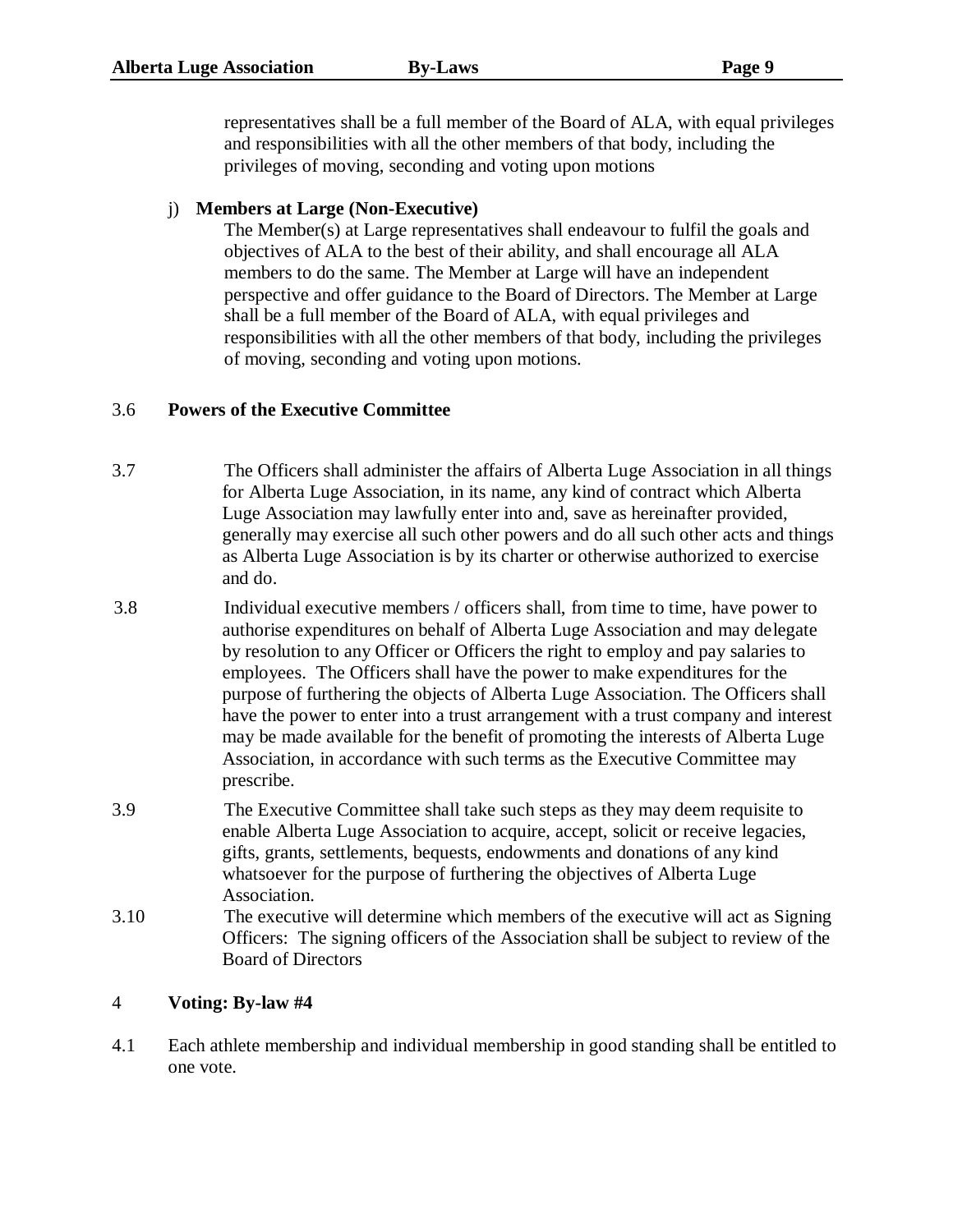- 4.2 Each family membership in good standing is entitled to two votes.
- 4.3 Each club member in good standing shall be entitled to one vote.
- 4.4 Voting by electronic means will be accepted. All electronic ballots must be received at the Association office by the end of the last business day prior to the meeting.
- 4.5 Any paid employee of the Association shall not be entitled to vote at Executive Committee, Board, Annual or Special General Meetings. In addition, the President of the Executive shall only vote in the event of a tie.
- 4.6 Voting at all meetings of the Association shall be by a show of hands or electronic advance means. However, any two (2) members may demand that a secret ballot be taken, and upon such demand, the Chairperson shall ensure it is carried out. Should a secret ballot vote be taken, all electronic ballots specific to the motion in question shall be included in the vote count.
- 4.7 An electronic ballot is a vehicle for voting for election of officers and specific predetermined questions and resolutions.
- 4.8 There shall be no proxy voting.

## 4.9 **Duties of Directors**

- 4.10 General Duties:
	- a) The Directors shall administer the affairs of their portfolio in all matters as per the mandate of the Board of Directors and subject to the By-Laws, Policies and Procedures of Alberta Luge Association.
	- b) Their mandate shall be determined by Executive Committee and presented to the Annual General Meeting for approval.
- . 4.11 Possible Board Sub- Committees:
	- a) The Executive Committee may establish committees as required to handle the business of the Association. The committees may be as follows:
		- a) Membership Committee
		- b) Competition Committee
		- c) Athlete Development Committee
		- d) Public Relations Committee
		- e) Fund Raising Committee
		- f) Coaching Development Committee
		- g) Officials Development Committee
		- h) Facilities and Equipment Committee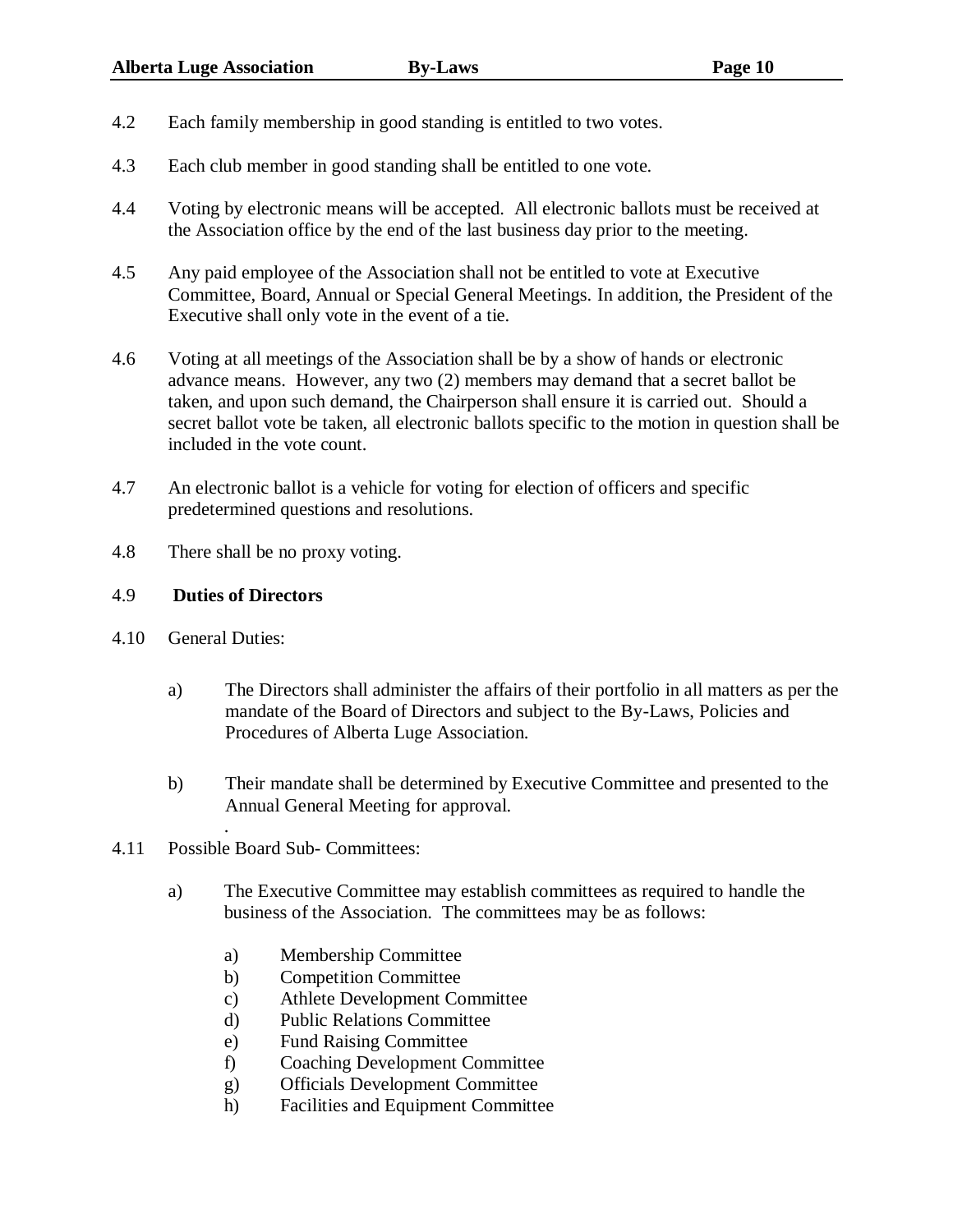- i) Discipline and Ethics Committee
- j) Nominating Committee for ALA elections
- k) Awards Committee
- b) The President and the director or officer responsible for the appropriate activity shall be ex-officio members of each committee.

# 5. **Elections of Directors and Officers: By-law #5**

- 5.1 The directors and officers with the exception of the Past-President shall be elected on biannual basis, every 2 years for a 2-year term. The elections for the executive positions shall occur in a staggered fashion while accommodating for vacancies. The President, VP Operations and Secretary shall occur in even numbered years and the Treasurer and VP Luge shall occur during odd numbered years. This is to ensure continuity within the Board. This shall commence in the year 2020.
- 5.2 Directors and officers may be nominated in writing prior to the Annual General Meeting, or may be nominated from the floor at the Annual General Meeting by a voting delegate.
- 5.3 Nominees not in attendance at the meeting must have indicated in writing their intention to stand for election. This written intent must be submitted to the Secretary prior to the vote being cast.
- 5.4 Nominees must be members in good standing in order to be eligible to stand in nomination, and be elected.
- 5.5 No director or officer shall be eligible for re-election to more than three consecutive twoyear terms unless otherwise determined by the Executive Committee.
- 5.6 If there are no nominations forthcoming for a certain position, the retiring director or officer will be asked to assume the position for another term. If that is not possible, the Board of Directors may appoint a volunteer to the vacancy.
- 5.7 There shall be a separate election for each vacant position, and the first candidate to receive a majority of the member votes represented at the meeting shall be declared elected.
- 5.8 If there is only one candidate for a position, that candidate will be declared elected "by acclamation"
- 5.9 Nomination of Athlete Representative.
	- a) The Athlete Representative shall be nominated and supported by the active Athletes. All those voting must at the time of the vote be members in "good standing" of ALA.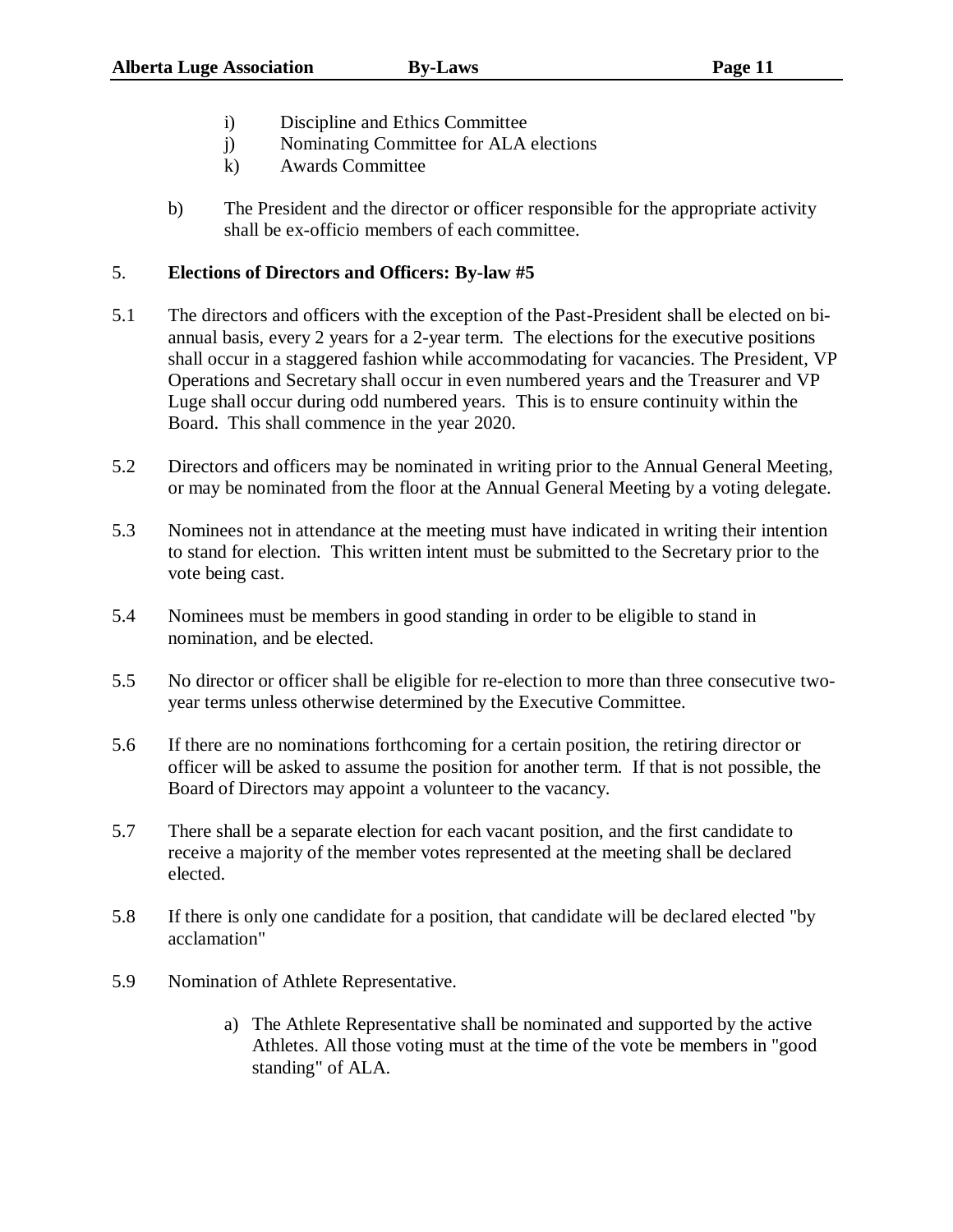### 6**. Resignation and Vacancies: By-law #6**

- 6.1 The Executive Committee or Board of Directors may declare an office vacated if:
	- a) any officer or director resigns his/her office
	- b) is absent from three Executive Committee meetings without prior discussion with the president
	- c) if an officer fails to meet his/her duties related to his/her position as described in By-Law Section 9.4: Duties of Directors.
- 6.2 Vacancies among the directors or officers, however caused, may, so long as a quorum of Executive Committee members or Board of Directors remains in office be appointed by the Executive Committee from among the active members of the Association.
- 6.3 A director or officer will be automatically vacated from his/her position when:
	- a) They resigns office, by delivering a written resignation to the Secretary of the Association;
	- b) at a Special General Meeting of the members specifically called to consider the question, a resolution is passed by a two-thirds (2/3) majority vote of the member votes represented at the meeting, that the officer be removed from office for cause;
	- c) They become incapacitated:
	- d) They die; or
	- e) They cease to be a member in "good standing" of ALA.
- 6.4 Once it is determined that a director or officer position has been vacated due to a change in membership status, notice of the vacancy must be immediately sent by electronic or regular mail to the general membership

#### 7. **Finances of the Association: By-law # 7**

- 7.1 The Treasurer shall provide oversight for submission to the Annual General Meeting of members a statement duly audited by a qualified accounting professional or by two members in good standing of the society appointed for that purpose by the Board of Directors. A complete and proper statement of the standings of the books for the fiscal year of the society shall be May  $1<sup>st</sup>$  to April 30<sup>th</sup> or such other date as the Board of Directors from time to time may fix.
- 7.2 An annual budget will be prepared by the Executive Director and accepted by the Executive Committee for each fiscal year.
- 7.3 Disposal of Funds.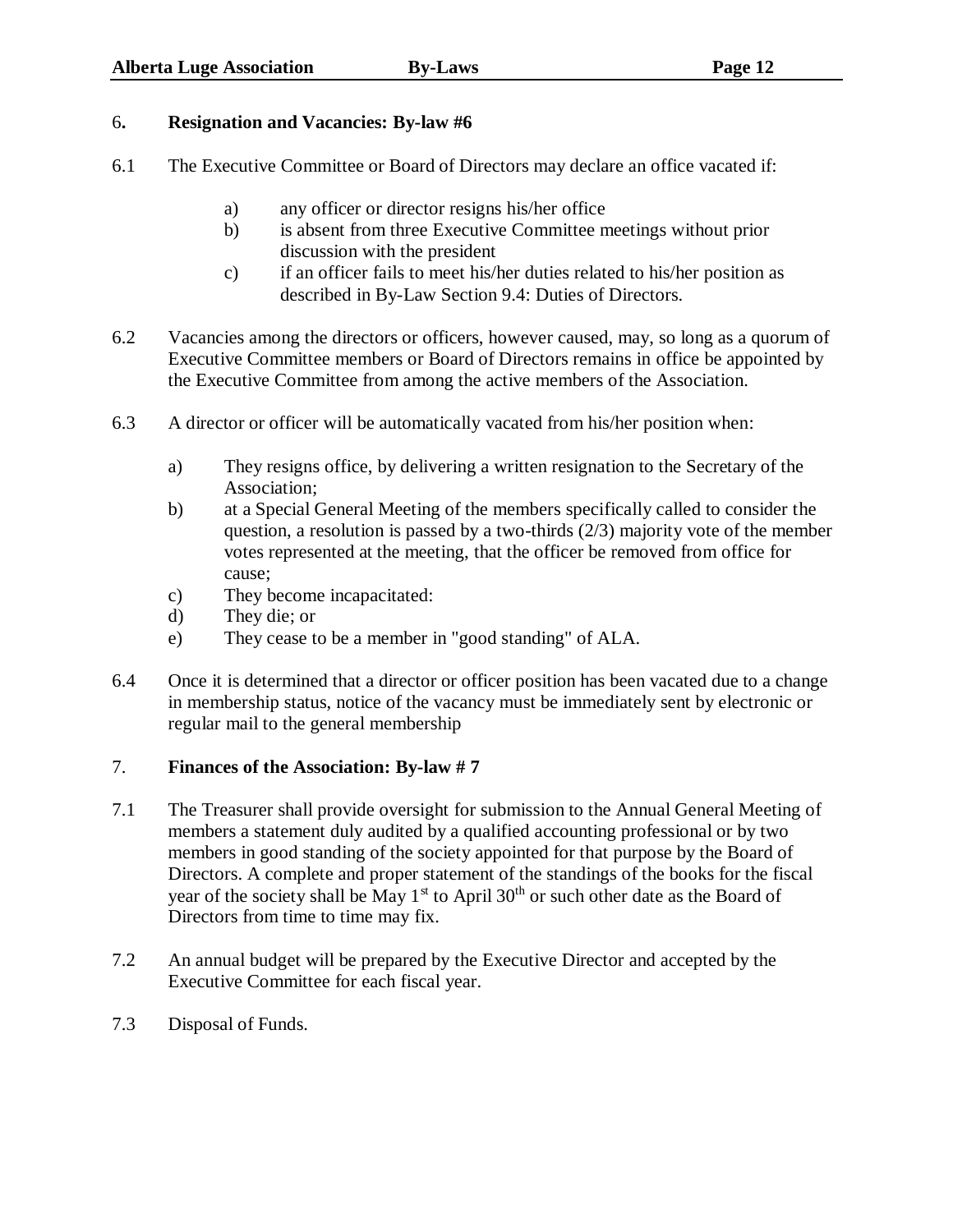- a) All monies received by or on behalf of the Association shall be deposited in the account of the Association; and shall be housed in an accredited financial institution bearing interest.
- b) All disbursements shall be made by cheque or electronic means, signed by the treasurer and one signing officer, or two other signing officers in the absence of the treasurer, as appointed by resolution of the Executive Committee.
- c) All disbursement requests must be presented to ALA no later than thirty (30) days after the end of the fiscal year (April 30). Late claims for that fiscal year will be forfeited. All claim forms must be completely filled out, and accompanied by all itemized receipts justifying the claim before any disbursements will be made.
- 7.4 Inspection.

The financial books and records of the Association may be inspected by any member in good standing of the Association at the Annual General Meeting provided for herein; or, at any time upon giving reasonable notice, and arranging a time satisfactory to the officer or officers having charge of the same; but such request should be acted upon within thirty (30) days of receiving such request

#### 8. **Borrowing Powers of the Association: By-law #8**

- 8.1 The officers, subject always to the approval of the Board of Directors, may borrow money or charge, hypothecate, mortgage, or pledge any or all of the real or personal property of ALA to secure any liability of ALA. The officers may by resolution authorize any two (2) members of the Executive Committee to make arrangements with reference to monies borrowed or to be borrowed; and as to the conditions of the loan thereof and as to the security to be given thereof; and generally to manage, transact and settle the borrowing of money by ALA.
- 8.2 For the purposes of carrying out the objectives of ALA, the officers, subject always to the approval of the Board of Directors, may borrow or raise or secure the payment of money in such manner as it thinks fit required there is authorization by a special resolution of ALA.

#### 9**. Remuneration: By-law # 9**

- 9.1 Persons incurring pre-approved expenses on behalf of ALA shall be entitled to reimbursement in accordance with the budget as determined annually by the Executive Committee.
- 9.2 All expenses incurred on behalf of ALA must be approved under scheduled and unscheduled accounts by the Executive Committee.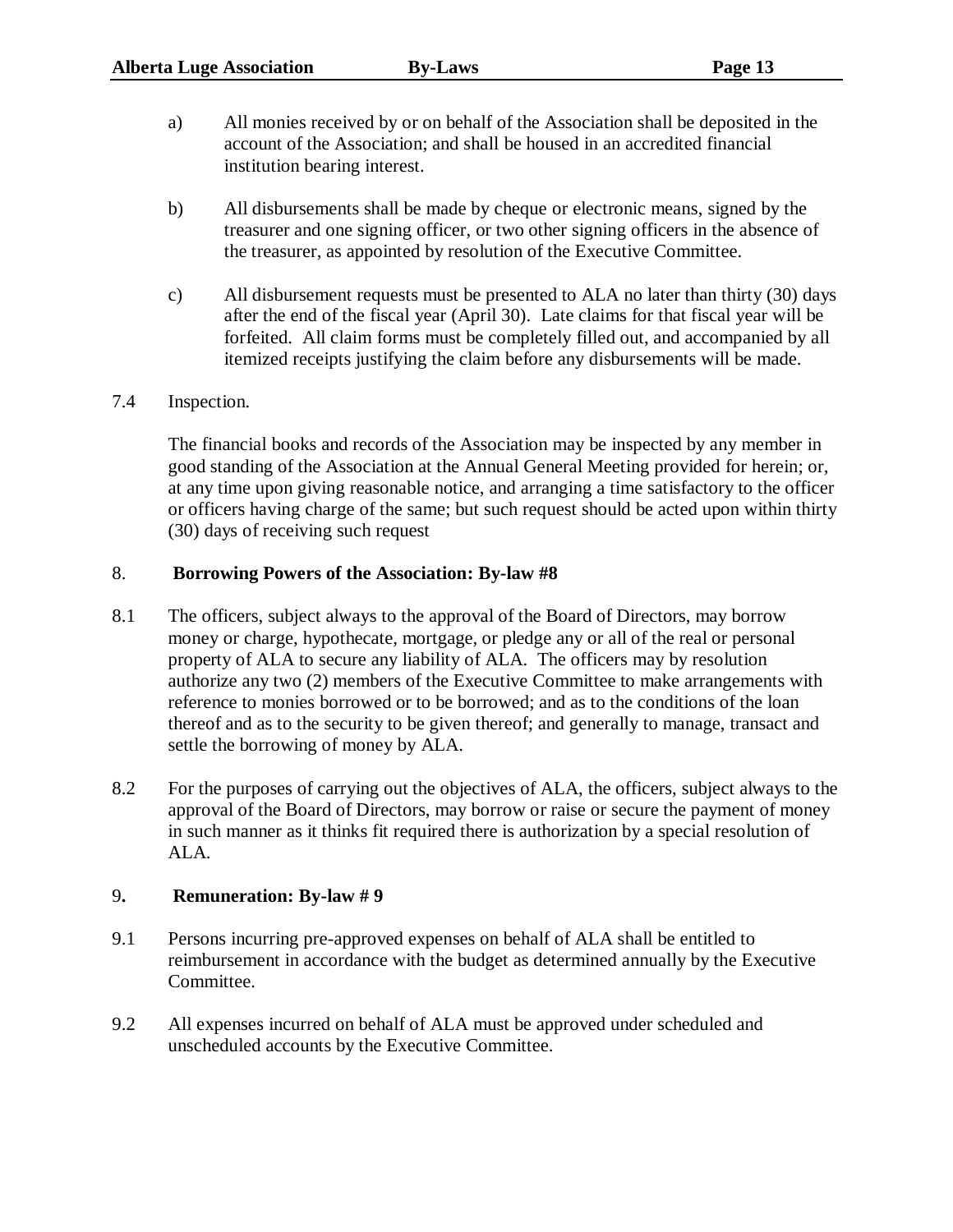- 9.3 Itemized receipts must accompany any Expense Request form before funds will be disbursed.
- 9.4 No officer, director or member of the association shall receive remuneration for their services.

#### 10 **Amendments: By-law #10**

10.1 By-Law amendments shall require a three-fours (3/4) majority vote of the member votes represented at any General or Special meeting by way of a Special Resolution.

#### 11. **Indemnification: By-law #11**

- 11.1 Every Officer, Director, or employee of Alberta Luge Association and their heirs, executors and administrators, and estate and effects, respectively, shall at all times be indemnified and saved harmless out of the funds and/or assets of Alberta Luge Association from and against:
	- a. All costs, charges and expenses whatsoever, that such Officer, Director, or employee sustains or incurs in or about any action, suit or proceedings which is brought, commenced or prosecuted against him for or in respect of any act, deed matter or thing whatsoever, made, done or permitted by him/her in or about the execution of the duties of his/her office; and
	- b. All other costs, charges and expenses that he / she sustains or incurs in or about or in relation to the affairs thereof, except costs and charges and expenses as are occasioned by his/her own wilful act, neglect or default.

#### 11.2 Limitation of Liability

No Director or Officer of the Alberta Luge Association shall be liable for acts, receipts, neglects or defaults of any other Director, Officer or employee or for joining in any receipt, act for conformity, or for loss.

#### 12. **Conflict of Interest: By-law #12**

- 12.1 A conflict of interest can be real, apparent, or potential. All references to conflicts of interests in this Bylaw include all three categories:
	- a) a real conflict of interest occurs when an ALA Board Member performs an action, makes a decision, influences a decision, or seeks to influence a decision, which benefits a private interest;
	- b) an apparent conflict of interest occurs when a reasonably informed person could believe that an ALA representative's action, decision, influence on a decision, or attempt to influence a decision benefits a private interest; and
	- c) a potential conflict of interest occurs when an ALA Representative's action, decision, influence on a decision, or attempt to influence a decision may benefit a private interest.